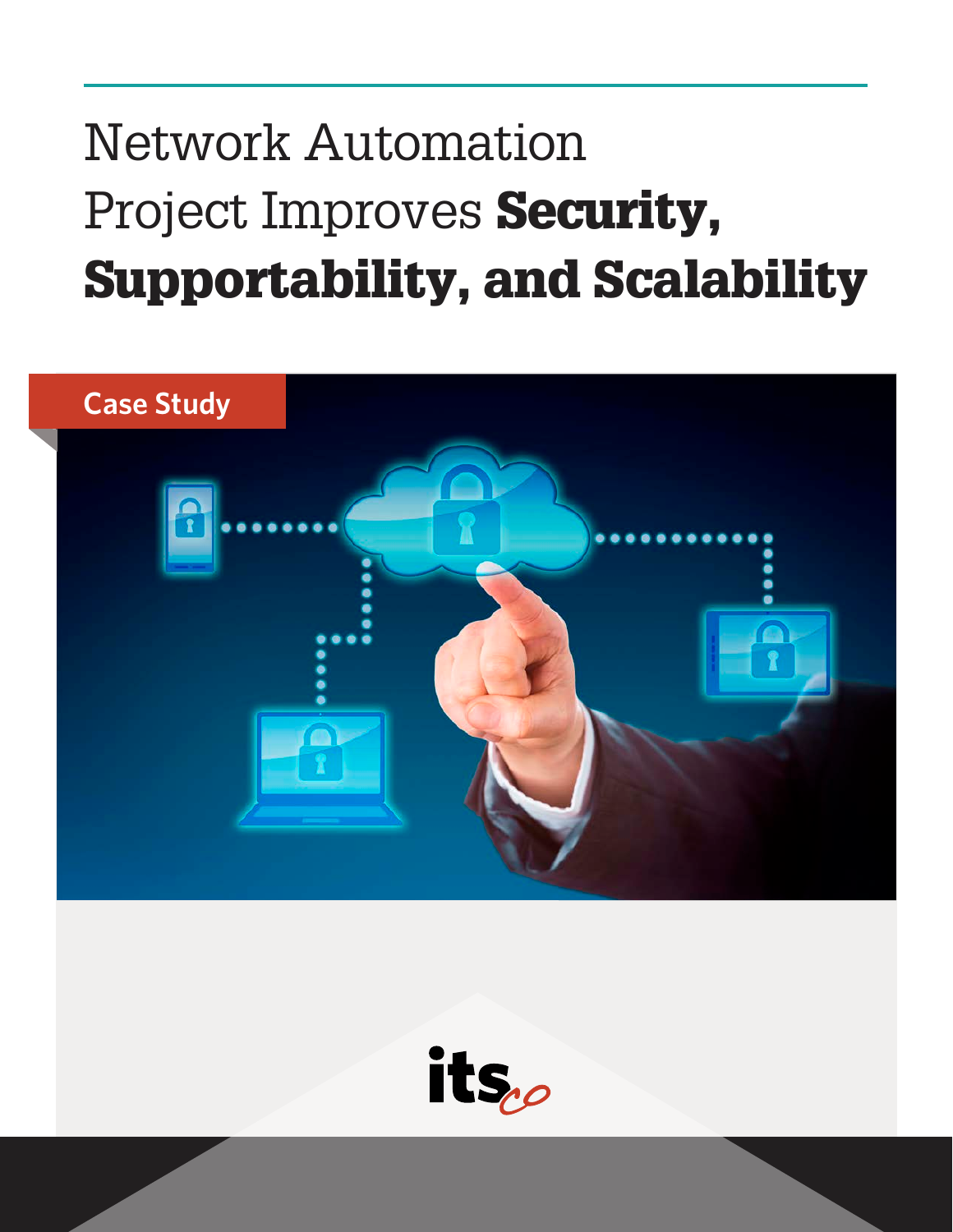## Case Study: Security, Supportability, and Scalability

#### **The Background**

As one of the world's largest oil companies, the subject of this case study is under almost constant attack by cyber criminals and state actors who wish to disrupt western economies for financial and political gain.

After a massive breach that affected their business network for several months and cost multiplemillions-of-dollars, our (soon-to-be) client mounted a massive effort to secure its network and improve its cybersecurity defenses across the company.

This effort included a review of vulnerabilities and the creation of remediation plans at every level of the network – from network architecture and device configuration standards, to network security policies and procedures.

As part of solving this complex puzzle, the client reached out directly to Red Hat for help because of its expertise in network automation. And through its relationships in the Red Hat Partner Network, ITSco was asked to work on this project. Specifically, we were asked to work with the client's internal resources to help setup a network automation infrastructure, integrate it with the existing enterprise resource management system and configure it to improve operational efficiency and security, drive standardization, detect irregularities, and lessen the potential for human error.

The client wanted results fast. They wanted proof that the solution would be effective. And they wanted to be confident that, at the end of the engagement, their personnel would be up-to-speed on the ongoing management of the platform.

The primary tool used for this project was Red Hat's Ansible Tower Automation Platform, a flexible automation toolset that can be used across diverse network devices, making it easier to automate entire networks and IT processes.



1.844.584.1319 [www.itsco.com](http://www.itsco.com)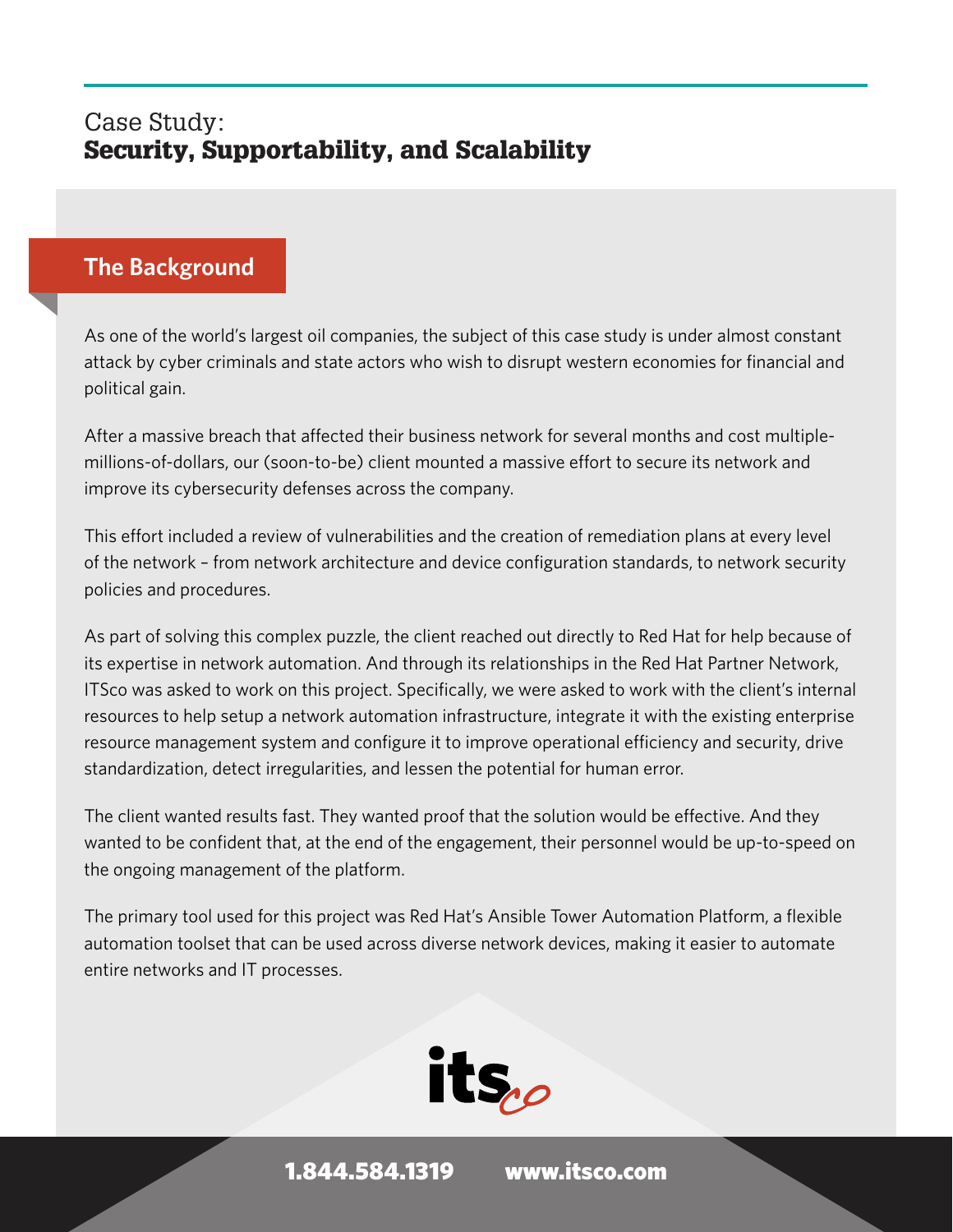## Case Study: Security, Supportability, and Scalability

#### **The Deliverables**

- Provision of computing resources to provide a high-availability environment,
- Installation and configuration of Ansible Tower to support separate test and production environments,
- U Integration of Ansible Tower with existing IT management infrastructure,
- **Example 2** Creation of initial Ansible "playbooks" to support network operations automation, including:
	- **• Automated management of Firewall rules and ACLs**
	- **• Automation of network segmentation initiatives**
	- **• Network device configuration standardization and consistency checking**
- Full documentation, including recommendations for best practices
- Mentorship of client personnel on Ansible capabilities, configuration, and best practices



1.844.584.1319 [www.itsco.com](http://www.itsco.com)